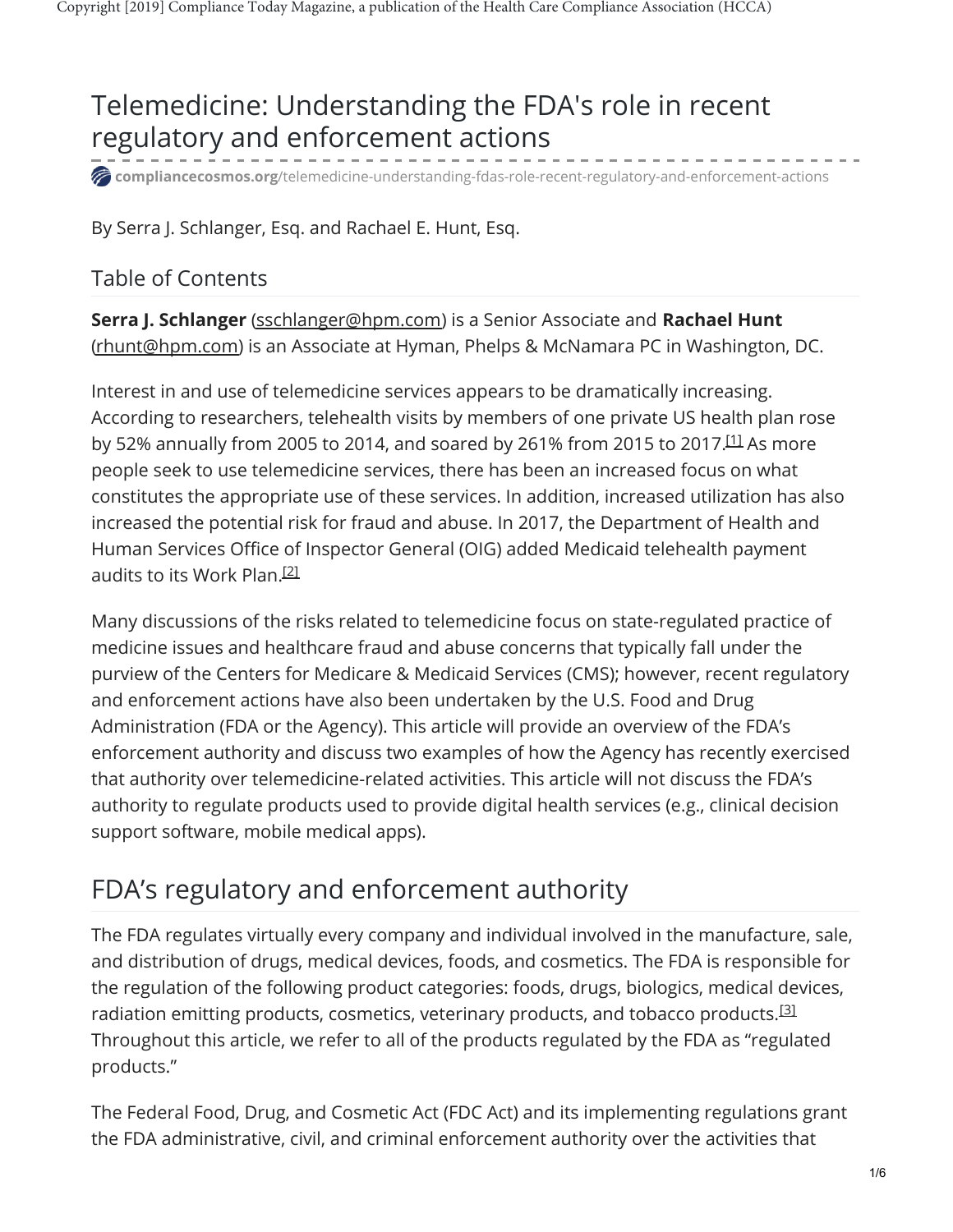<span id="page-1-1"></span><span id="page-1-0"></span>affect products regulated by the Agency. $^{[4]}$  The FDA's enforcement authority is largely based on the FDC Act's identification of numerous "prohibited acts" related to developing, manufacturing, distributing, selling, marketing, holding for sale, and labeling regulated products.<sup>[5]</sup> Such "prohibited acts" include the introduction of an adulterated or misbranded regulated product into interstate commerce, the adulteration or misbranding of any regulated product in interstate commerce, the receipt in interstate commerce of any regulated product that is adulterated or misbranded, and the introduction of an unapproved new drug into interstate commerce.<sup>[6]</sup> The FDC Act also identifies the circumstances that can cause a regulated product to be considered adulterated or misbranded, $^{[7]}$  including the act of dispensing a prescription drug product without a valid prescription. [8]

<span id="page-1-5"></span><span id="page-1-4"></span><span id="page-1-3"></span><span id="page-1-2"></span>When a prohibited act occurs, the FDA may take regulatory and enforcement actions to address such a violation. For certain regulated products, the FDA's enforcement authority is limited to administrative actions the Agency can take without judicial action, such as issuing Warning Letters and public notices. Warning Letters are the FDA's most common administrative action; the Agency issued 15,318 Warning Letters in 2017.<sup>[9]</sup> These actions are designed to publicize noncompliance, to notify companies and individuals of violations of "regulatory significance," and to allow the Agency to elicit corrective actions from the companies and individuals so that the violative regulated products are brought into compliance with the FDC Act requirements.

For more complex or potentially dangerous regulated products, in addition to administrative actions, the FDA's enforcement authority may also allow for civil and criminal action to be pursued. The U.S. Department of Justice (DOJ) Civil Division Consumer Protection Branch represents the FDA in connection with criminal and civil litigation and related matters arising under the FDC Act.<sup>[10]</sup>

### <span id="page-1-6"></span>Recent Warning Letter

<span id="page-1-7"></span>On March 8, 2019, the FDA issued a Warning Letter to AidAccess.org (Aid Access) regarding the sale of certain prescription drugs on its website. $^{[111]}$  The FDA alleged that Aid Access violated the FDC Act by introducing misbranded and unapproved new drugs into interstate commerce. More specifically, the Warning Letter alleged that Aid Access facilitates the sales of unapproved and misbranded mifepristone and misoprostol to customers in the United States.

The Warning Letter asserts that Aid Access' website states that it provides online consultations before the abortion pills, mifepristone and misoprostol, are delivered to the customer by mail. The letter describes Aid Access's "Combipack of Mifepristone Tablets IP & Misoprostol Tablets IP" as a regimen and combination pack of unapproved mifepristone and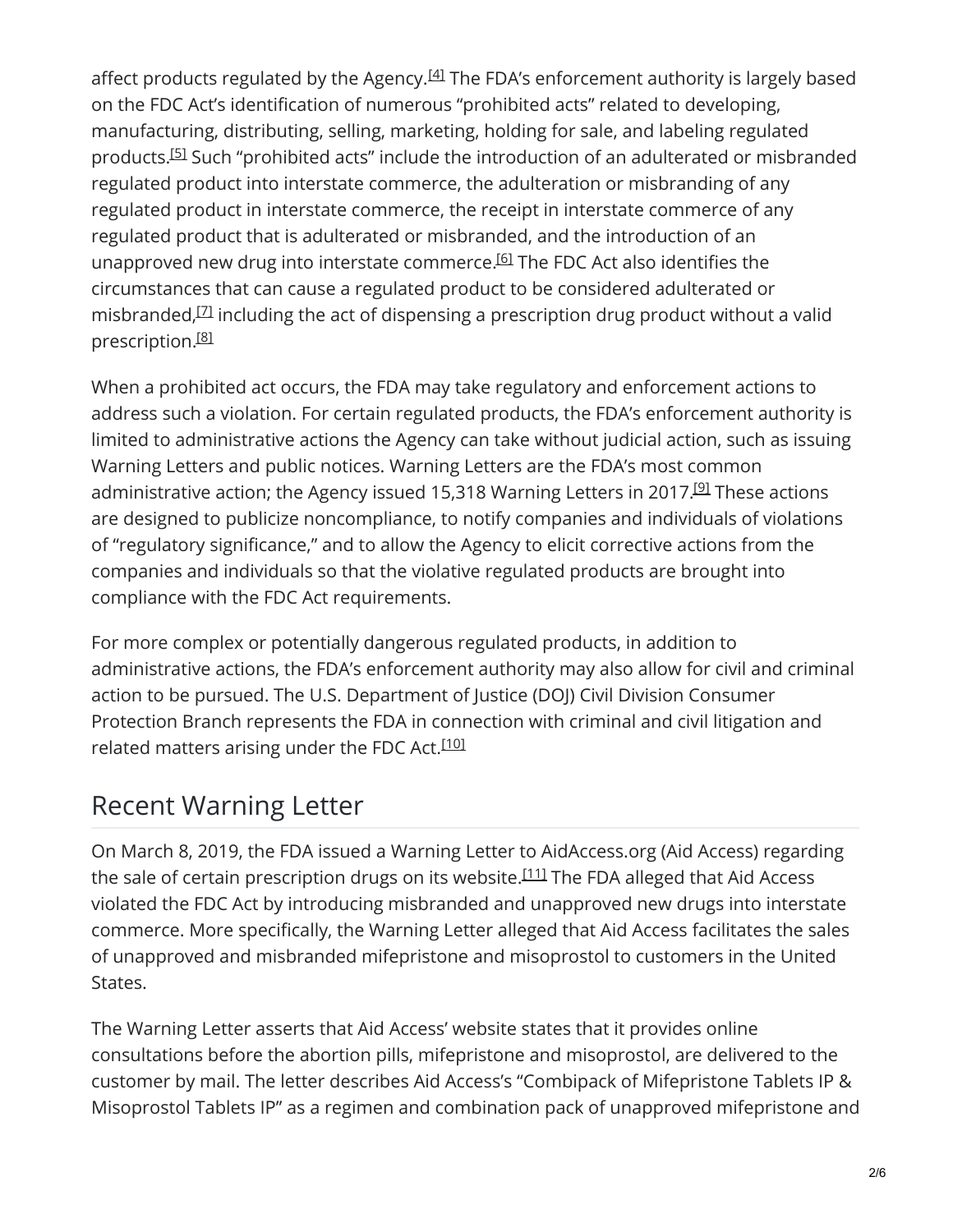misoprostol. The letter states that there is no approved drug application for this combination pack, so the introduction of this product into interstate commerce violates the FDC Act.

<span id="page-2-0"></span>The Warning Letter also alleged that the combination pack sold by Aid Access fails to include adequate directions for use, so the product is also misbranded. "Adequate directions for use" refer to instructions that a layperson can follow to safely use a drug as intended by its FDA approval.<sup>[12]</sup> The FDA specifically raised a concern that the Aid Access product "contains prescription drugs intended for a condition that is not amenable to self-diagnosis and treatment by a layperson, [so] adequate directions cannot be written such that a layperson can use the product safely for its intended use."

In determining that the Aid Access product was both unapproved and misbranded, the FDA discussed that the FDA-approved prescription drug product is subject to a Risk Evaluation and Mitigation Strategy (REMS) program that restricts dispensing to certain healthcare settings, by or under the supervision of a certified prescriber. Healthcare providers who prescribe the FDA-approved product must be certified in the REMS program for the drug. In order to be certified, the prescriber must have the ability to assess the duration of the pregnancy accurately, diagnose ectopic pregnancies, and provide surgical intervention in cases of incomplete abortion or severe bleeding, or to have planned for others to provide such care, among other requirements.

The Warning Letter did not address whether the online consultations provided by Aid Access comply with the various requirements for establishing a practitioner-patient relationship. However, the Warning Letter indicated that the online consultations could not satisfy the REMS program prescriber requirements. In addition, the FDA specifically noted that the REMS program does not allow for sale of the FDA-approved drug product over the internet. The FDA ordered the company to immediately cease the sale of the unapproved and misbranded products or face further action, including seizure or injunction.

### Recent criminal enforcement action

<span id="page-2-1"></span>In October 2018, the District Court for the Eastern District of Tennessee unsealed a 32-count indictment involving a fraudulent telemedicine scheme. $^{[13]}$  According to the indictment, the defendants, which included four individuals and seven companies (four pharmacies, a pharmacy management company, a holding company, and a wholesale distributor), orchestrated an elaborate telemedicine scheme to fraudulently solicit insurance coverage for prescriptions for patients across the country. Specifically, the indictment alleges that the defendants: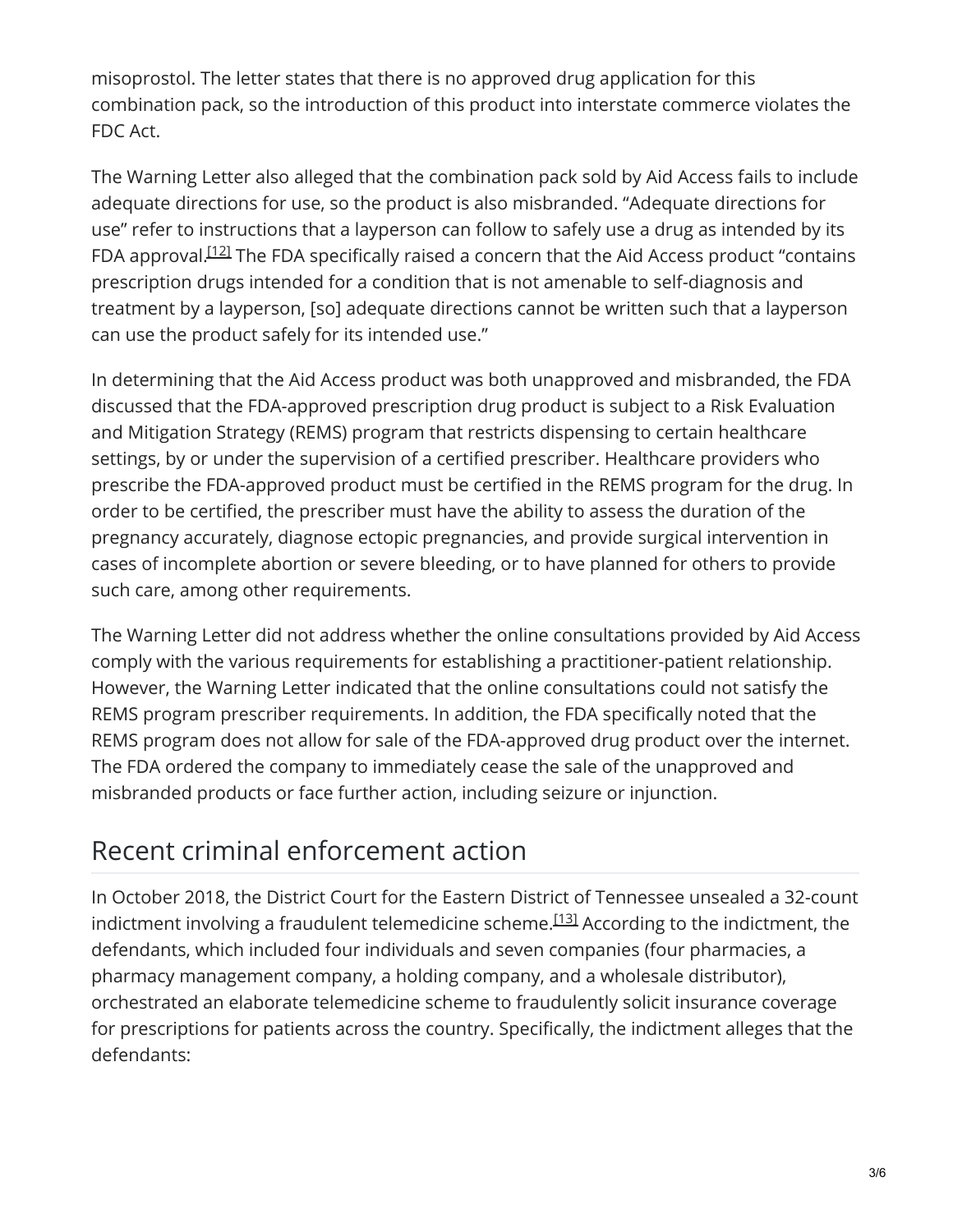<span id="page-3-0"></span>[K]nowingly and willfully combined, conspired, and agreed to deceive tens of thousands of patients and more than 100 doctors … for the purpose of executing a scheme and artifice to defraud health care benefit programs, and to obtain by means of false and fraudulent pretenses, representations, and promises, approximately \$174,202,105 … in connection with the delivery of and payment for health care benefits, items or services, and, in furtherance thereof, caused to be submitted not less than approximately \$931,356,936 in fraudulent claims for payment.<sup>[14]</sup>

## The alleged scheme

According to the indictment, the defendants purchased dozens of medications at prices substantially below the manufacturer-reported average wholesale prices (AWP) of those medications. The defendants then orchestrated a system whereby a patient would contact a call center and speak to an employee of HealthRight, a telemedicine company. Unbeknownst to the patient, this employee was not a healthcare professional. The HealthRight employee would use the patient's answers to several questions, as well as the patient's insurance information, to select one of the medications purchased below AWP.

HealthRight maintained a network of doctors to provide telemedicine services. Once a HealthRight employee spoke with a patient and selected a medication, HealthRight would email or text a doctor licensed in the patient's state that an "e-consult" was ready for online review. The doctors were led to believe that a healthcare professional had reviewed the patient's medical history and that the patient had specifically requested the selected medication by name. The doctor would then prescribe the medication that had been selected by the HealthRight employee. The defendants would fill the prescription with the medication that had been purchased below AWP and then seek reimbursement from the patient's insurance company at the AWP—thus making a substantial profit on each transaction.

In addition to describing the fraudulent scheme, the indictment asserted that the near exclusive use of the "e-consult format" interfered with the creation of a valid practitionerpatient relationship. According to the indictment, the lack of a valid practitioner-patient relationship invalidated the prescriptions provided by the doctors.

#### Charges

<span id="page-3-2"></span><span id="page-3-1"></span>In addition to the more typical healthcare fraud charges (i.e., conspiracy to commit healthcare fraud, healthcare fraud conspiracy forfeiture allegations, and mail fraud), the indictment included two counts for the introduction of misbranded drugs into interstate commerce with intent to defraud and mislead.<sup>[15]</sup> These counts are based on the dispensing of prescription drug products without valid prescriptions. Such dispensing renders the products misbranded in violation of the FDC Act.<sup>[16]</sup>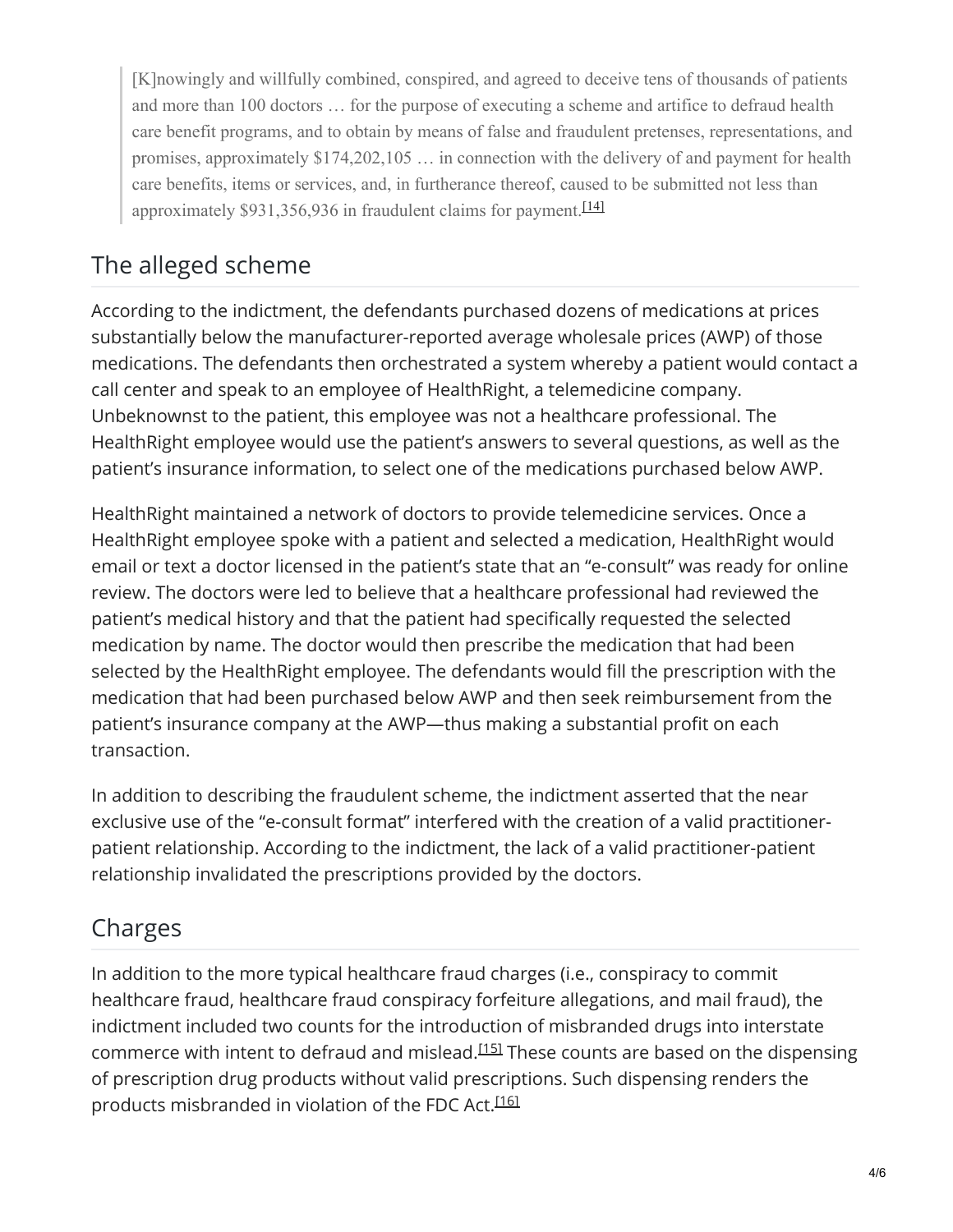# FDA's role in recent enforcement actions

The Warning Letter and criminal indictment discussed above provide insight into the emerging trend of FDA activity related to telemedicine services. Such insight is particularly relevant to providers that may wish to use the internet and telemedicine services to provide prescription drug products to patients.

Although the criminal indictment largely describes an orchestrated scheme to defraud patients and exploit private insurance companies, it also highlights the government's skepticism of the "e-consults" conducted or reviewed by the physicians, leading to the government's conclusion that a valid prescription had not been issued for the drug products. Such skepticism likely resulted in the inclusion of the two charges for FDC Act violations in the indictment. Although not explicitly discussed, the Warning Letter issued to Aid Access reflects similar skepticism about the online consultations provided to customers seeking to purchase Aid Access's product.

To avoid FDA's scrutiny and liability under the FDC Act, providers who offer telemedicine services to enable patients to obtain prescription medications should ensure that the products they prescribe and dispense will not be considered misbranded or unapproved. Prescribers (e.g., physicians) and dispensers (i.e., pharmacies) should seek to ensure that the platform used to provide any telemedicine services is conducive to the establishment of a valid practitioner-patient relationship. Without such a relationship, any prescriptions issued may be considered invalid. Dispensing pursuant to an invalid prescription would cause that product to be misbranded under the FDC Act. Providers should consider this layer of scrutiny and potential liability in addition to evaluating the areas of healthcare fraud and state regulation of medicine and pharmacy.

### Takeaways

- Scrutiny and enforcement actions regarding telemedicine-related activities are increasing.
- CMS and state boards are not the only regulators in this space.
- The FDA has broad regulatory and enforcement authority over regulated products including drugs and medical devices.
- Dispensing prescription drugs without a valid prescription may render the drug products misbranded in violation of the FDC Act.
- Providers should consider the implications of the FDA's enforcement authority on telemedicine-related activities.